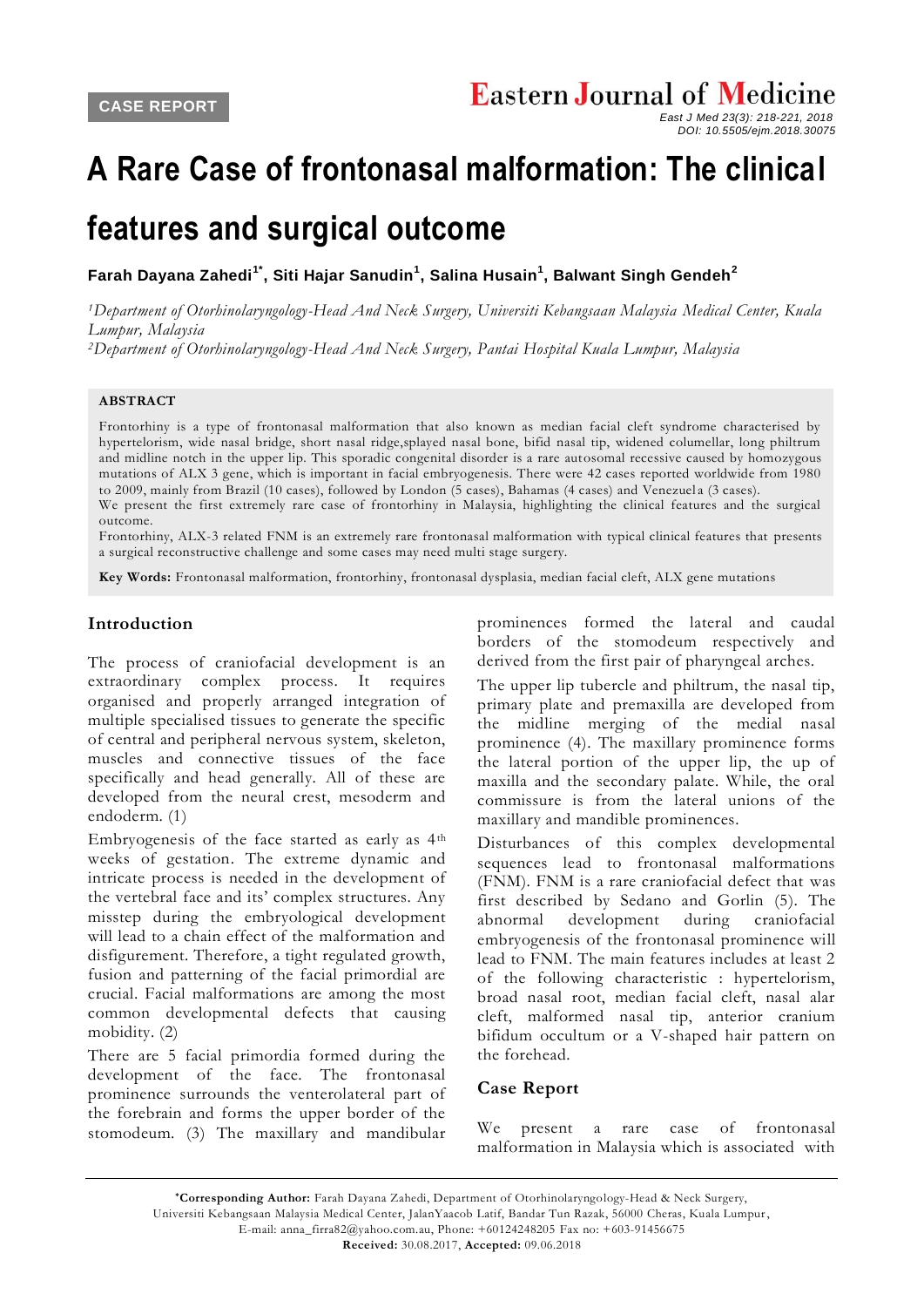

**Fig.1.** Showing the clinical features of this patient, hypertelorism, braod nasal bridge, short nasal ridge, splayed nasal bone, bifid nasal tip, widened columellar, long philtrum with philtrum pit

unilateral posterior choanal atresia and philtrum pit.

17 year old Chinese lady with non-consanguineous marriage was born full term at 39 weeks of gestation via a spontaneous vaginal delivery. She was born with facial deformity with features of hypertelorism, wide nasal bridge, short nasal ridge, bifidum nasal tip, infantile right vestibule, widened columella, long philtrum with philtrum pit (Figure 1). She has no gross developmental delay and she has good performances in school.

She also complains of right nasal blockage since childhood with intermittent nasal discharge which is yellowish to greenish in colour.

Nasal endoscope showed right posterior choana atresia, deviated nasal septum to the right, right nasal floor elevated and narrowed, hypo plastic of inferior turbinate that attached to nasal floor anteriorly and hypoplastic of medial turbinate that attached to septum anteriorly. (Figure 2)

On general examinations, there was no other congenital abnormality found in this patient.

CT head and neck showed right hypoplastic nasal cavity with mid nasal bony septum with no connection to right posterior choana. Also hypoplastic right side of turbinate, enlarged right posterior ethmoidal air cells and absent right sphenoid sinus (Figure 3).

This patient was scheduled for 2 staged surgeries. The first stage surgery was endoscopic transnasal repair of right posterior choana atresia and excision of philtrum pit. Post-operatively the posterior choana was widened and patent (Figure 4).

The second stage surgery was septorhinoplasty with cartilage graft. On follow-up the aesthetic outcome was satisfactory (Figure 5a & 5b).

## **Discussion**

FNM which is also termed as frontonasal dysphasia or median facial cleft syndrome is a developmental abnormality of the facial prominence due to incomplete growth and fusion. ALX gene family which is ALX 1, ALX 3 and ALX 4 are very important in facial development. Hence, mutation of these genes will lead to FNM  $(2).$ 

In ALX 1-related FNM, the features are severe oblique facial cleft characterised by marked hypertelorism, extreme microphthalmia and cleft palate (2). This type of FNM is associated with variety of upper face malformations including wide nasal bridge, hypoplasia of ala nasi, lack of eyebrows, sparse eyelashes and mild mental retardation but unaffected motor development. (6)

Homogenous mutations on ALX 3 gene is known to underlie the autosomal recessive disorders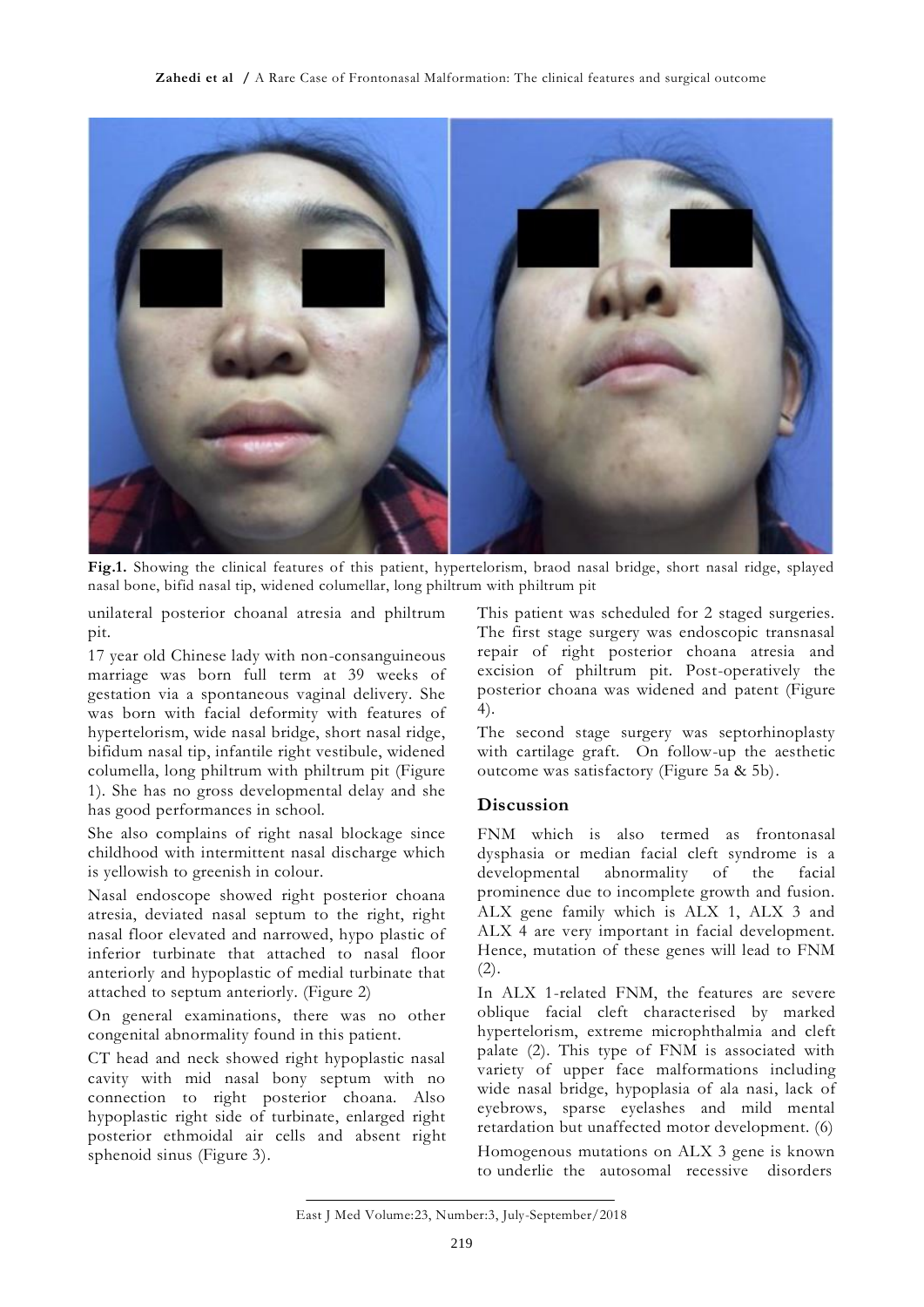

**Fig. 2.** Endoscopic view of right nasal cavity. Nasal floor was narrowed, with hypoplastic inferior and medial turbinates with posterior choana atresia

known as frontorhiny (6, 7). Major features of frontorhiny are hypertelorism, wide nasal bridge, short nasal ridge, splayed nasal bones with bifid nasal tip, broad collumela, widely separated slitlike nares and long philtrum. They may have prominent philtrum ridges that sometimes have additional bilateral swelling that run into nares and midline notch in the upper lip and alveolus.

In ALX 4-related FNM, it is associated with nonfacial findings such as genital abnormalities, skull defects and alopecia (2)

Twigg et al and Lees at al. also described a unique frontonasal malformation termed frontorhiny, an autosomal recessive syndrome characterised as a distinctive entity falling within the spectrum of frontonasal malformation (7). Twigg et al rerouted 3 cases presenting with the classic features of frontorhiny. In the same study, a causative ALX 3 homeboy gene for frontorhiny was identified (7). Lees et al described 2 additional patients with the same clinical features and the same genetic mutations (8)

The cases reported by De Moor et al. showed association of frontonasal dysplasia with a congenital heart defect (tetralogy of fallot) in 3 of the child which were unrelated. All of them has a typical features of frontorhiny without mental deficiency. (9)

Meinecke and Blunck also described an association of frontonasal dysplasia with congenital heart defect (10) and the case had similarities to the patient reported by De Moor et al. (9)

In this case, the patient has the similar characteristics that matched ALX 3-related FNM also termed frontorhiny. She also has additional



**Fig. 3.** CT scan showed hypoplastic right nasal cavity with narrowed nasal floor and hypoplastic right inferior and medial turbinates. There is periapical cyst in the right maxillary sinus

features such as philtrum pit and unilateral posterior choana atresia as well as hypoplastic right nasal cavity which had been repaired via endoscopic transnasal approach.

The surgical procedure was aimed mainly to correct the facial disfigurement. The aesthetic outcome must be one of the priorities in choosing the surgical approaches. For the correction of the nasal abnormalities, definitive rhinoplasty surgery will be surgically challenging especially in aesthetic aspect. The primary aesthetics challenges presented by frontorhiny are telecanthus, widened nasal root and dorsum, broad alar base and unprotected nasal tip, collumela widening and bifid its and wide philtrum with increased philtrum height (11). Therefore, multiple stages of surgery must be counselled to patient to get a great aesthetic outcome.

In this performed surgery case she was planned for 2 stages of surgeries. The first stage was aimed to repair the unilateral choana atresia as well as hypoplastic right nasal cavity via endoscopic transnasal approach. The second stage was the definitive septorhinoplasty surgery which the outcome was satisfactory. The outcome of the second stage surgery was highly dependent on the surgeon's expertise and the healing process of the patient. Graft selection and the technique of the surgery will determine the aesthetic end result of the septorhinoplasty. Nguyen et al